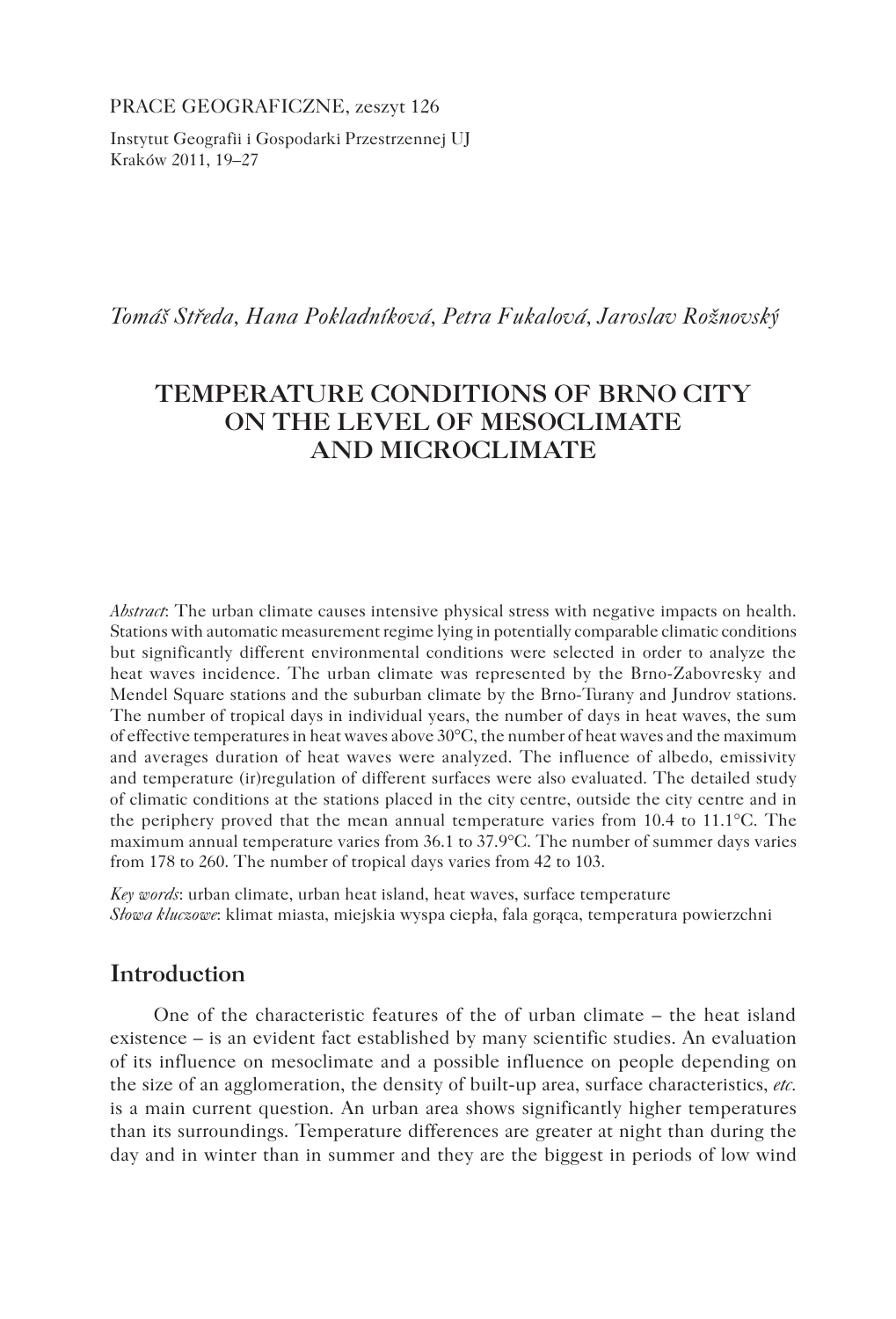or calm. The difference of the maximum temperature between the centre of Lodz and its suburban area reaches 8°C (Fortuniak *et al.* 2006). The relations between extreme weather situations (extreme temperatures, heat waves, *etc.*) and some health complications of city population are obvious as well. In such situations there is an increased mortality associated with chronic diseases, in particular cardiovascular, brain and vascular as well as respiratory tract diseases. It was found that for heat waves in summer, mortality was strongly associated with the duration of a heat wave (Tan *et al.*  2007). The significant spatial variability of the environment is the main problem for the modeling of urban climate. The main reason is the overlap of the original surface vegetation by infrastructure and buildings. Z. Bottyán and J. Unger (2003), C. Souch and S. Grimmond (2006) claimed that apart from meteorological conditions (radiation or advective character of the weather) also other factors such as the character of the built-up area, land use, relief, presence of larger water bodies, *etc.* markedly shape the spatial differentiation of the analysed meteorological elements in a given town. Satellite images, radar measurements and aerial technologies are used widely in urban climate studies (e.g. Voogt, Oke 2003). Aerial and satellite images allow to describe surface heterogeneity and its influence on microclimate. The term microclimate is often applied to space scales up to 100 m, while mesoclimate has an extension up to 100 km.

The urban climate causes intensive physical stress with negative impacts on health. One of the main risk factors is the incidence of long-term periods of high temperatures during the summer months, the so-called heat waves. A heat wave is defined as a differently long episode of extremely hot weather of a varying length. A meteorological dictionary (Sobíšek 1993) defines a heat wave as a period of summer heat lasting for several days during which the daily maximum air temperatures reach 30°C or more. The frequency, intensity and duration of heat waves did not increase generally during the  $20<sup>th</sup>$  century. But in the  $21<sup>st</sup>$  century, especially in the second half, the situation will be altered dramatically (Hupfer *et al*. 2009). Its wider impacts may include effects on the retail industry, ecosystem services and tourism. Adaptation to an increased frequency of heat waves should include soft engineering options and, where possible, avoiding the widespread use of air conditioning which could prove unsustainable in energy terms (McGregor *et al.* 2007).

In Central Europe the appearance of a heat wave is conditioned by the advection of tropical air masses or intensive radiation heating of polar air hovering above overheated land in an anticyclone area. Much attention is focused worldwide on the research of extreme temperature events. K. E. Kukel *et al.* (1996) studied the intense heat wave which hit Chicago in July 1995. J. Kyselý and J. Kalvová (1998) analyzed the incidence of heat waves in the South Moravian region of the Czech Republic. The temporal variability of heat waves was described by J. Kyselý (2003) and an analysis of mortality related to heat stress was carried out by J. Kyselý and R. Huth (2004). The term "heat wave" is a relative one due to climatic conditions of a specific location. Temperatures which are considered normal for humans and other organisms in warmer areas tend to be regarded abnormal in colder areas. Therefore the WMO recommends to define a heat wave as a period during which the daily maximum air temperature in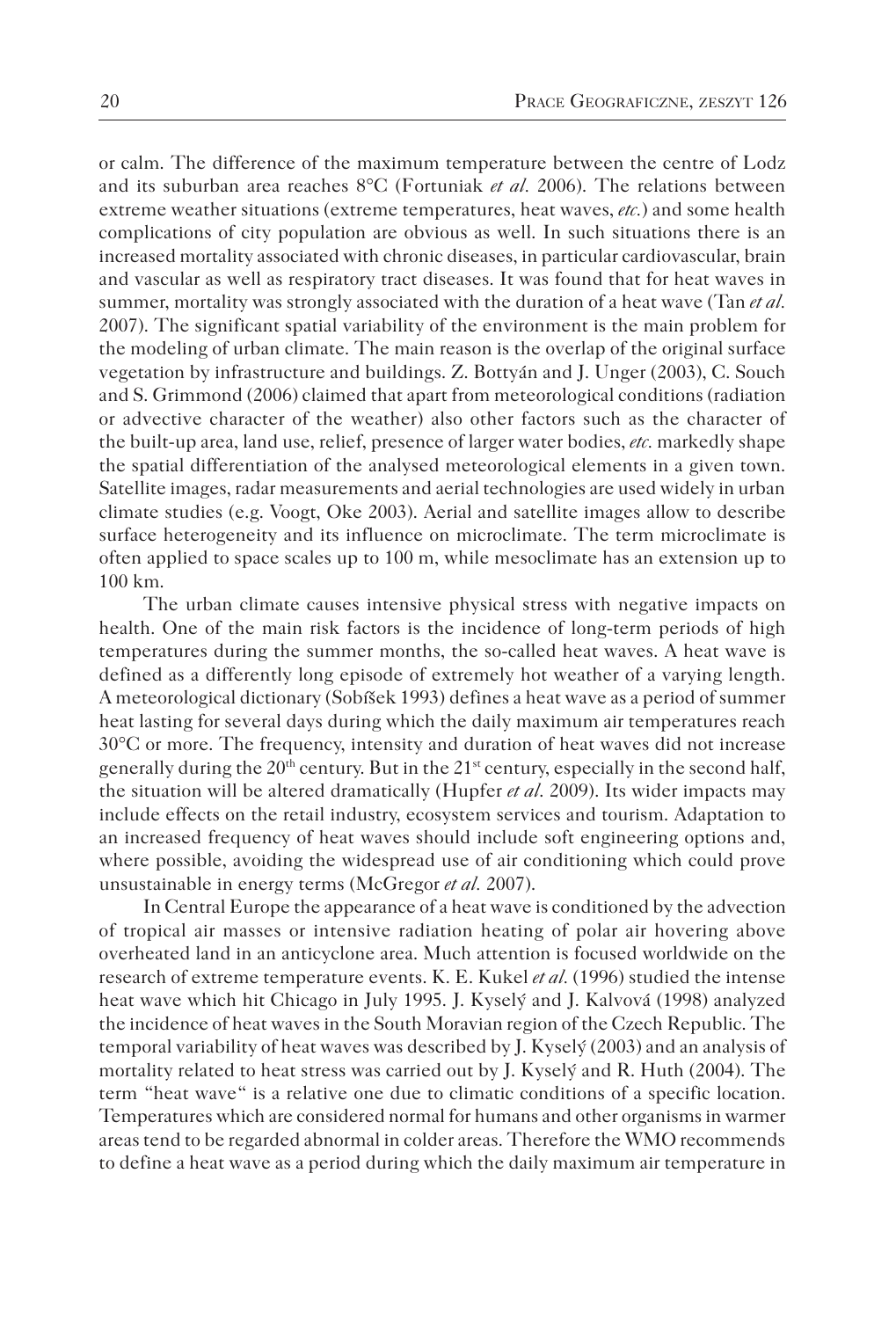five consecutive days is at least 5°C higher than the normal average daily maximum for a given period (Heat Wave Duration Index HWDI) (Frich *et al.* 2002). J. Kyselý and J. Kalvová (1998) defined a heat wave as a period that simultaneously satisfies the following three conditions: at least 3 days with the daily maximum air temperature  $\geq 30^{\circ}$ C, the average daily maximum air temperature for the entire period  $\geq 30^{\circ}$ C and the daily maximum air temperature in all days  $\geq 25^{\circ}$ C. The Royal Netherlands Meteorological Institute defines a heat wave as a period of at least 5 days with the daily maximum air temperature of 25°C and higher which includes at least 3 days with the daily maximum temperature of 30°C and higher (Huynen *et al.* 2001). For the purposes of mortality analysis during heat waves J. Kyselý and R. Huth (2004) defined a heat wave as a period, lasting for at least three days, during which the daily maximum air temperature is 30°C and higher.

## **Materials and methods**

Sites lying in potentially comparable climatic conditions but significantly different environmental conditions were selected in order to analyze the incidence of heat waves. One site was located in the city centre, the second lay on the edge of the city out of the reach of the urban environment effects. For the purposes of the study two climatic stations of the Czech Hydrometeorological Institute (CHMI) were selected. The urban climate is represented by the Brno-Zabovresky station and the suburban climate by the Brno-Turany station. The results are presented for the longest possible period, i.e. from 1987 when measurements at the Zabovresky station began till 2008 (22 years). The Brno-Zabovresky station is located in the vicinity of the CHMI Brno branch in the Zabovresky area. The Brno-Turany station is located close to the Brno airport on the outskirts of Brno (Fig. 1). The analysis was performed on homogenized



Fig. 1. Map of the city of Brno with aerial photographs of selected stations (Zabovresky – top left, Jundrov – bottom left, Mendel Square – top right, Turany – bottom right) Ryc. 1. Mapa Brna ze zdjęciami lotniczymi wybranych stacji (Zabovresky – w lewo na górze, Jundrov – w lewo na dole, Plac Mendla – w prawo na górze, Turany – w prawo na dole)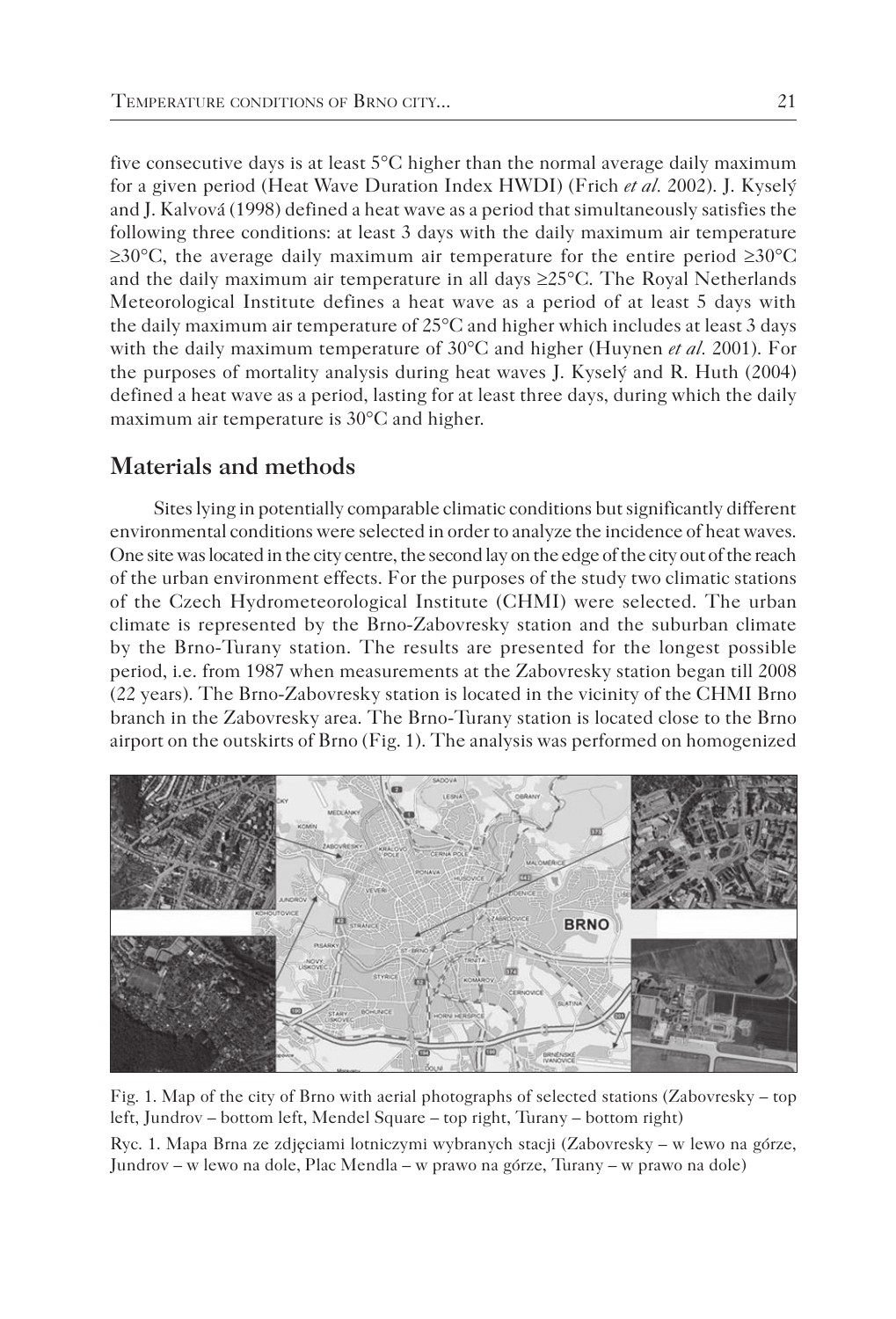data of the daily maximum air temperature. The basis of the data was obtained by measurements at the CHMI station network, which were checked for the presence of errors (by comparing the difference with the surrounding stations and with expected values calculated by geostatistical methods, *etc.*) and then tested for the presence of inhomogeneities using statistical tests and the reference series with a subsequent correction of inhomogeneities. Missing values were completed by using IDW method (Štěpánek, Zahradníček 2008). The heat wave calculation was performed with the ProClim software. A heat wave was defined as a period of at least 3 consecutive days with the maximum daily air temperature ≥30°C.

Apart from the mentioned stations, the data from special urban stations with the automatic regime (Mendel Square – the centre of Brno, and Jundrov – a rather suburban locality in the western part of Brno) was used for more detailed descriptions of spatial variability of the chosen urban area (Fig. 1). The stations were built to determine the heterogeneity of urban climate in Brno. The results of mobile measurements of chosen parameters of typical urban surfaces were also included in the paper.

### **Results**

The highest number of heat waves at the Brno-Zabovresky station was found in 1992 and 1998 and at the Brno-Turany station in 2003 (Fig. 2). The maximum number of days in a heat wave was reached in 1994 (at Brno-Zabovresky it was 32 days and at Brno-Turany it was 24 days; Fig. 3). The average length of a heat wave in Zabovresky was 8 days and in Turany 7. The maximum length of a heat wave occured in 1994 – it was 19 days long at Zabovresky and 17 days at Turany. The maximum number of heat waves



Fig. 2. Number of heat waves Ryc. 2. Liczba fal gorąca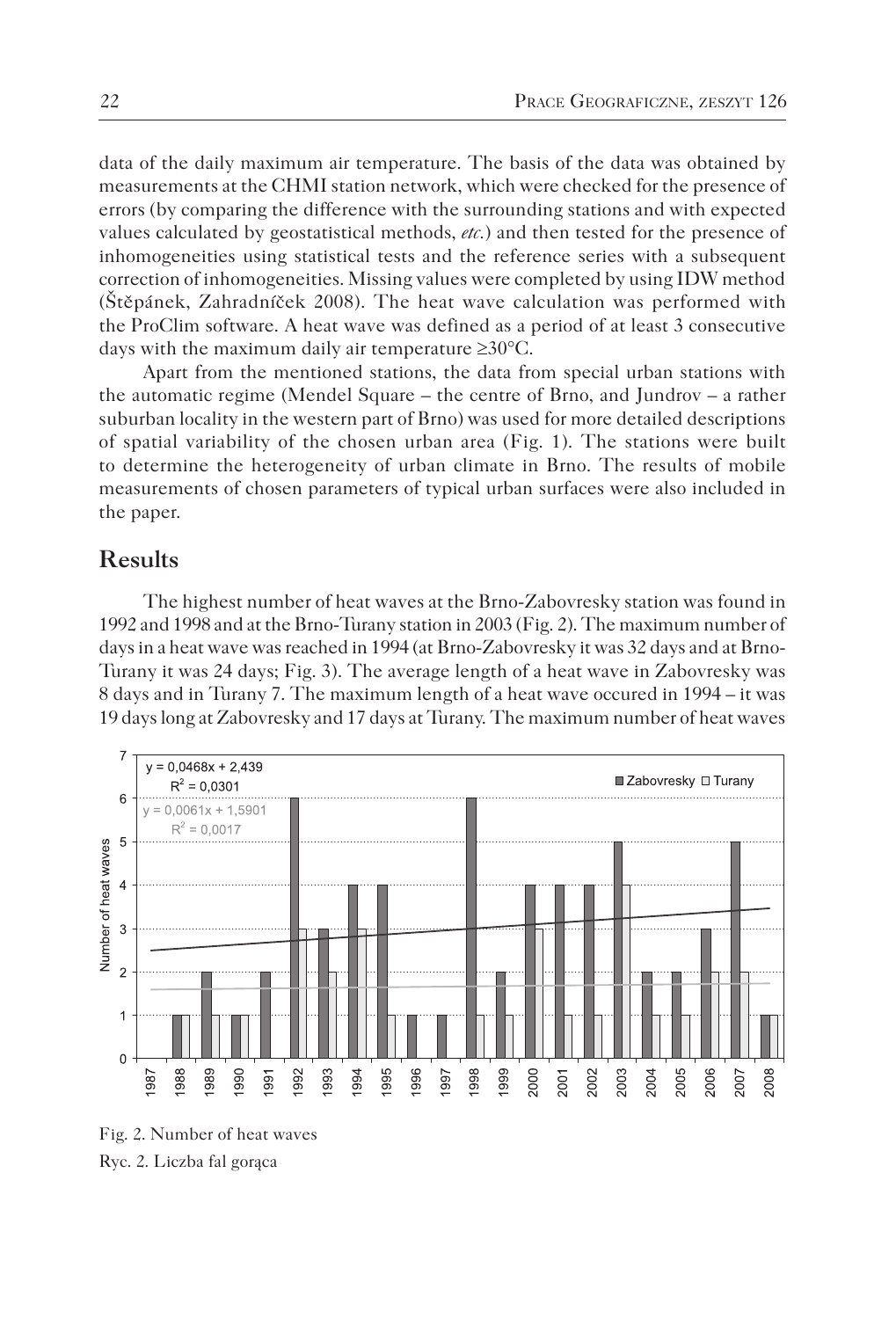

Fig. 3. Number of days in heat waves and their sum of effective temperatures above 30°C Ryc. 3. Liczba dni w falach gorąca i ich suma temperatury efektywnej powyżej 30°C

per year was detected in 1992 and 1998 at the Brno-Zabovresky station and in 2003 at the Turany station. The results show that the values of the monitored characteristics were significantly higher at the Brno-Zabovresky station (representative of the urban environment) than at the Brno-Turany station (suburban environment).

Figure 4 presents a comparison of three years of measurement of air temperature at special urban climatological stations (Mendel Square – M, Jundrov – J), a standard



Fig. 4. Chosen temperature characteristics of the Brno urban and suburban stations Ryc. 4. Wybrane wskaźniki termiczne brneńskich stacji miejskich i podmiejskich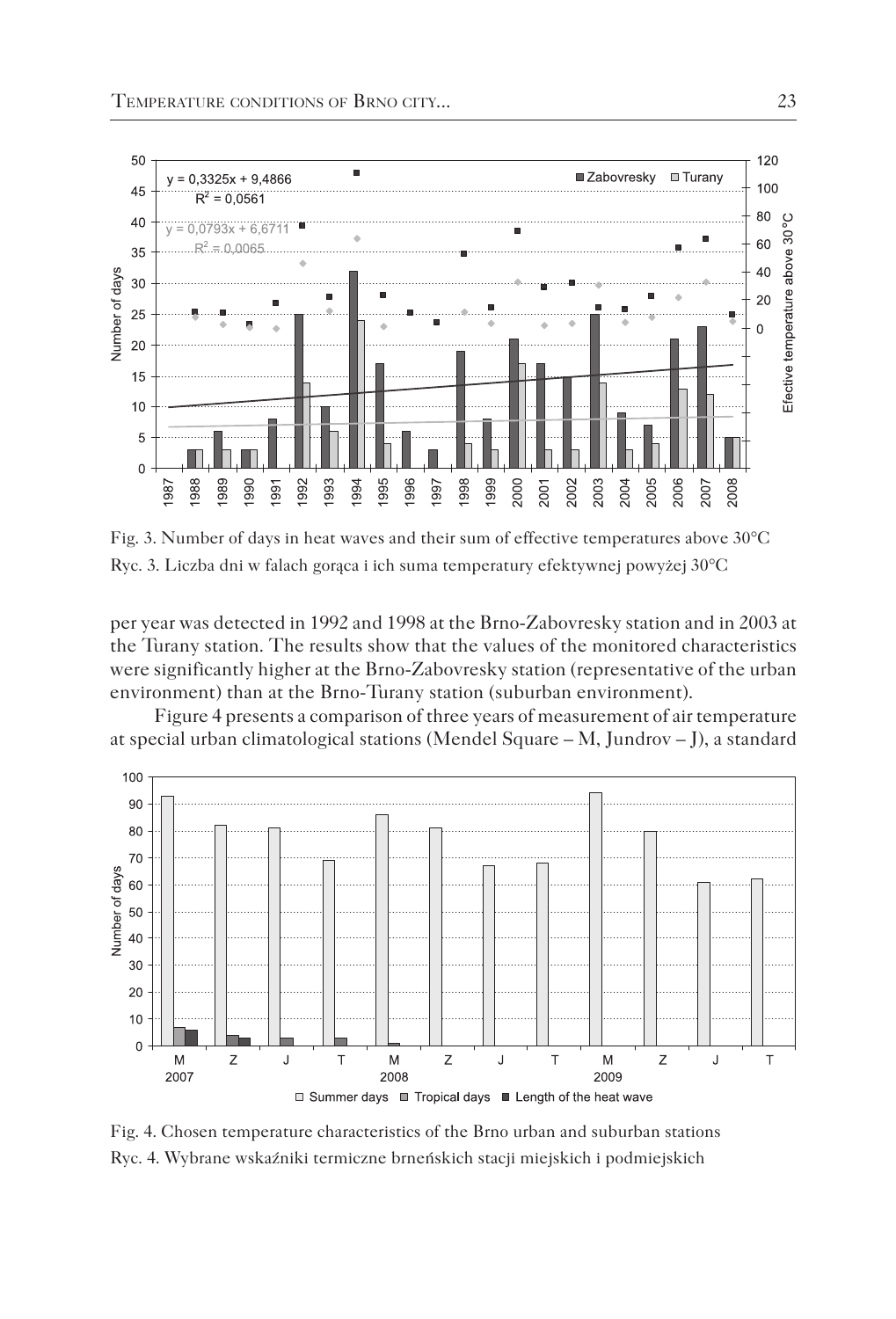urban climatological station Zabovresky  $(Z)$  and a suburban station Turany (T). The influence on chosen temperature characteristics is evident.

The influence of albedo, emissivity and temperature (ir)regulation of different surfaces are displayed in figures 5, 6 and 7. The temperature of a standard urban



Fig. 5. Temperature of the asphalt surface measured with an infrared thermometer at the Zabovresky station and air temperature measured at 2 m height at the Zabovresky and Turany stations (22nd August 2009)

Ryc. 5. Temperatura powierzchni asfaltowej na stacji Zabovresky mierzona za pomocą termometru podczerwonego i temperatura powietrza mierzona na wysokości 2 m na stacjach Turany i Zabovresky (22 sierpnia 2009)



Fig. 6. Relation between the asphalt surface temperature and air temperature measured at 2 m height above grass at the Zabovresky station (22nd August 2009)

Ryc. 6. Zależność pomiędzy temperaturą powierzchni asfaltowej i temperaturą powietrza na wysokości 2 m nad powierzchnią trawiastą na stacji Zabovresky (22 sierpnia 2009)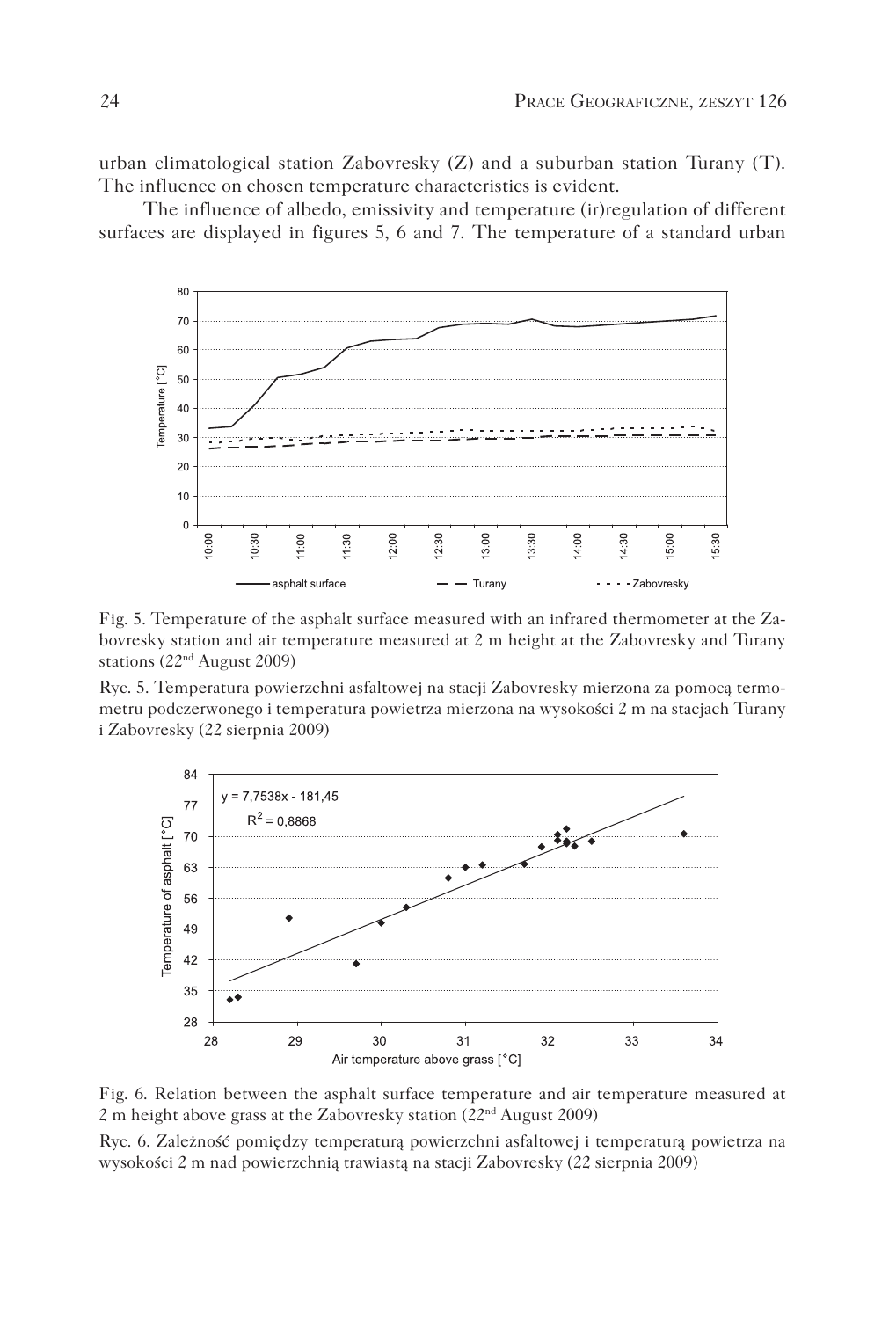

Fig. 7. Temperature above the asphalt surface (20 cm – ground surface level, and 200 cm – standard level) at the Zabovresky station during the summer months of 2009

Ryc. 7. Temperatura nad powierzchnią asfaltową (20 cm – wysokość przy ziemi i 200 cm – wysokość standardowa) na stacji Zabovresky w miesiącach letnich w roku 2009

surface can differ by several tens of centi-degrees from the temperature measured at a standard climatological station (grass surface). The influence of surface on the surrounding temperature is shown in figure 7 (course of air temperature at the ground level – 20 cm and the standard height of 200 cm). Air temperatures above a standard urban surface are much higher during sunny days and much lower at night. It has a negative impact on the city mesoclimate.

#### **Acknowledgment**

This article was supported by a project GA205/09/1297 *Multilevel analysis of the urban and suburban climate taking medium-sized towns as an example*.

#### **References**

- Bottyán Z., Unger J., 2003, *A multiple linear statistical model for estimating the mean maximum urban heat island*, Theoretical and Applied Climatology, 75, 233–243.
- Fortuniak K., Kłysik K., Wibig J., 2006, *Urban-rural contrasts of meteorological parameters in Łodź*, Theoretical and Applied Climatology, 84, 91–101.
- Frich P., Alexander L. V., Della-Marta P., Gleason B., Haylock M., Klein Tank A. M. G., Peterson T., 2002, *Observed coherent changes in climatic extremes during the second half of the twentieth century*, Climate Research, 19, 193–212.
- Hupfer P., Tinz B., Freydank E., 2009, *Climate change and medicine: frequency and intensity of heat waves in Germany*, Umweltmedizin in Forschung und Praxis, Ecomed Medizin, Landsberg, 14 (2), 71–78.
- Huynen M. M. T. E., Martens P., Schram D., Weijenberg M. P., Kunst A., 2001, *The Impact of Heat Waves and Cold Spells on Mortality Rates in the Dutch Population*, Environmental Health Perspectives, 109, 463–470.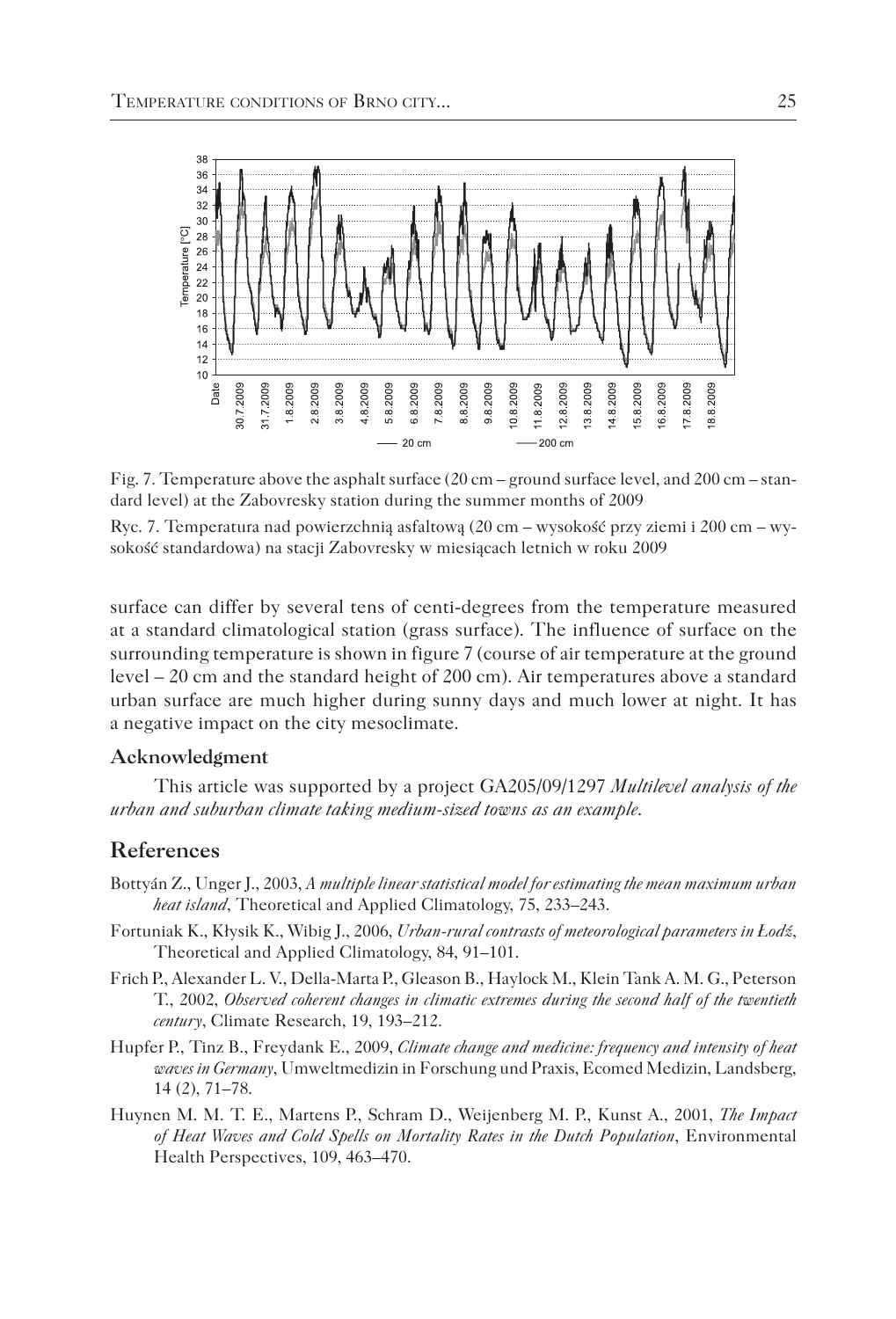- Kukel K. E., Changnon S. A., Reinke B. C., Arrit R. W., 1996, *The July 1995 heat wave in the Midwest*, A Climatic Perspective and Critical Weather Factors, Bulletin of the American Meteorological Society, 77 (7), 1507–1518.
- Kyselý, J., 2003, *Časová proměnlivost horkých vln v České republice a extrémní horká vlna z roku 1994*, Meteorologické zprávy, 56, 13–18.
- Kyselý, J., Huth, R., 2004, *Úmrtnost související se stresem z horka v České republice v současném a budoucím klimatu*, Meteorologické zprávy, 57, 113–121.
- Kyselý, J., Kalvová, J., 1998, *Horké vlny na jižní Moravě v letech 1961–1990*, Meteorologické zprávy, 51, 65–72.
- McGregor G. R., Pelling M., Wolf T., Gosling S. N., 2007, *The social impacts of heat waves*, Environment Agency, Bristol.
- Sobíšek B. (ed.), 1993, *Meteorologický slovník výkladový a terminologický,* 1. Vyd. Praha, Vyd. Academia.
- Souch C., Grimmond S., 2006, *Applied climatology: urban climate*, Progress in Physical Geography, 30, 2, 270–279.
- Štěpánek P., Zahradníček P., 2008, *Experiences with quality control and homogenization of daily series of various meteorological elements in the Czech Republic, 1961–2007*, [In:] *Proceedings of the sixth seminar for homogenization and quality control in climatological databases*, Budapest, 25–30 May 2008, WCDMP, WMO, Genova.
- Tan J., Zheng Y., Song G., Kalkstein L. S., Kalkstein A. J., Tang X., 2007, *Heat wave impacts on mortality in Shanghai, 1998 and 2003*, International Journal of Biometeorology, 51 (3), 193–200.
- Voogt J., Oke T., 2003, *Thermal remote sensing of urban climates*, Remote Sensing of the Environment, 86, 370–84.

## **Warunki termiczne miasta Brna w skali mikro- i mezoklimatu**

#### **Streszczenie**

Klimat miasta wywiera silny negatywny stres na zdrowie ludzi. Szczególnie uciążliwe dla mieszkańców miast są długo utrzymujące się fale upałów. Do analizy dni gorących wybrano dane klimatologiczne ze stacji automatycznych położonych w potencjalnie porówywalnych warunkach klimatycznych, ale w wyraźnie odmiennych warunkach środowiskowych. Klimat miasta reprezentują stacje: Brno-Zabovresky i Plac Mendla, natomiast klimat podmiejski reprezentują stacje: Brno-Turany i Jundrov. Przeanalizowano następujące charakterystyki cieplne: liczba dni upalnych w poszczególnych latach, liczba dni w falach gorąca i suma temperatury efektywnej przekraczającej 30°C, liczba fal gorąca oraz maksymalny i średni czas trwania fal gorąca. Oszacowany był ponadto wpływ albedo, współczynnika emisji i modyfikacji temperatury przez poszczególne powierzchnie. Szczegółowe studium warunków klimatycznych na stacjach w centrum miasta, poza centrum i na jego obrzeżu wykazało, że średnia